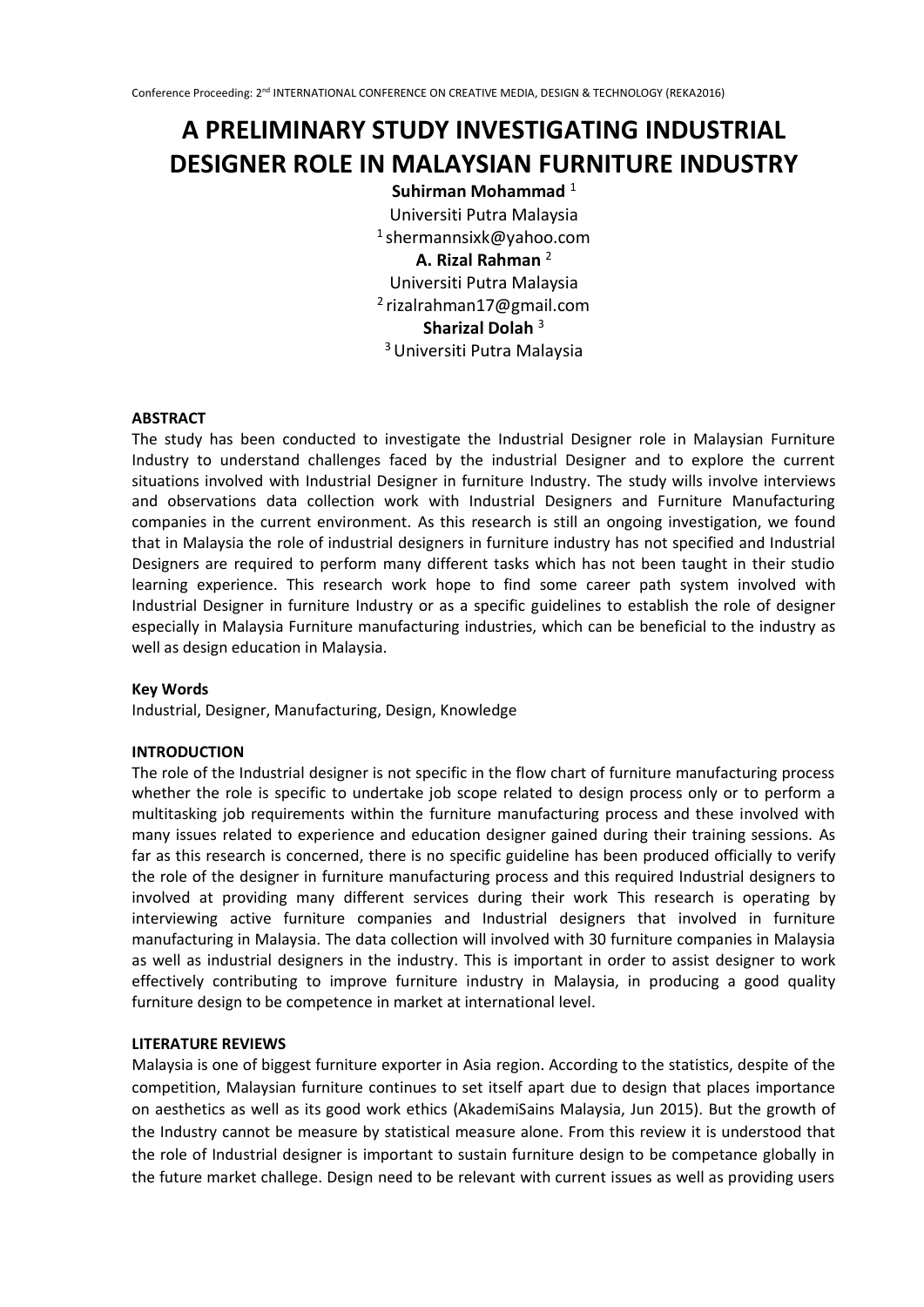need and satisfaction. The role of Industrial designer in furniture industry need to be identified and clarified in order provide opportunities for furniture manufacturers to be competence with global market and trend. The current trend in applying advance material and limitation of manufacturing process might lead to the restrictions of employing creativity in furniture design. In sustainability issue, Malaysia, as one of the leading developing countries need to comply the global trends but limited knowledge of sustainable design principles among design teams, still a new concept in Malaysia. (Valipoor and Ujang 2011). Innovation in Malaysia is driven by business trend thus the dynamics of innovation in general including designers role is unseen as important(Ng and Thiruchelvam 2012). The growth of furniture industry that focus on low value product rather than producing good products design by good designer is not sustainable in long term for the industry.. Knowledge in CAD is compulsory within nowadays designer in order to coupe with competition. (Döngel, Çinar, and Söǧütlü 2009). Education satisfaction is hard to define within designers desire thus contribute to lack of passion (Uzun and Çinar 2009). Designer learning activities face highly problematic nature to master modelling in design and technology education (Davies and Elmer 2001). Malaysian design is said to be uniquely aesthetic and artistic as we inherit the skills and talent from our ancestor.(Zakaria, Salleh, and Rashid 2013). Most of the design process is require intuitive and non consciousthingkng rather than implied knowledge.(Haddad 2014). Designer has to own the knowledge on the required tasks and scope of work as tools and assets. (Mustapha et al. 2013).Nature, is a big factory of idea where through Biomimicry examined models in nature, designs is taking inspiration from them and imitate. (Tavsan and Sonmez 2015). Rather than having designer, end user could also determine the design to tailor their own needs. (Ardito et al. 2012). The involvement of external designers influences the evolution of product design processes in small manufacturing firms.(Berends et al. 2011). Sometime designers can utilize specific heuristics to explore the problem space of potential concepts, leading to the generation of novel and creative solutions.(Yilmaz and Seifert 2011). Design and designers must be incorporate in order to achieve good product design. (Ravasi and Lojacono 2005). If company miss to understand the importance of design as a strategic tool, they will face difficulty in their routine process.(Trueman and Jobber 1998). Design is an evolution of function by understanding usefulness assists by surveys in literature and technological innovation. (Walsh 1996). All organizations can learn while innovating and, through productive learning, improve their chances of success with every project undertaken. (Ayas 1996). History proven that designer is importance in bringing success to the company despite of their qualification and their resources. (Rams 1983). For an efficient materials selecting process, the content and presentation of information about materials should be accustomed to product designers' approaches and needs.(van Kesteren 2008). Much research has focused on the end users, but in recent years, understanding the needs and the characteristics of knowledge users has added a new dimension to the research task to assist designer to understand the requirement of design. (Dong et al. 2015). Designer can be influenced by inspiration from nature as an intelligence design (Cross 1999). Process of design from a psychological approach can cultivate into creativity and behaving as problem solving in design.(Wilpert 2007). Among designer, It was found that experts were more likely to consider Experience and Esthetics as reasons for their selections. (Chai et al. 2015). The creativity of design students is in relation to design cognition types. (Lu 2015). Significant relation between level of expertise and categories can affected the design idea. (Ozkan and Dogan 2013). Managers can consider the integration of user ideas into the process of new product development.(Nishikawa, Schreier, and Ogawa 2013). The role of the designer lies in exploiting the adaptability of robotic manufacturing process to the customers' individual requirements. (Milincu and Feier 2015). Implementation and awareness within the local industry is fairly low amongst designers in Malaysia. (Raja Ghazilla et al. 2015).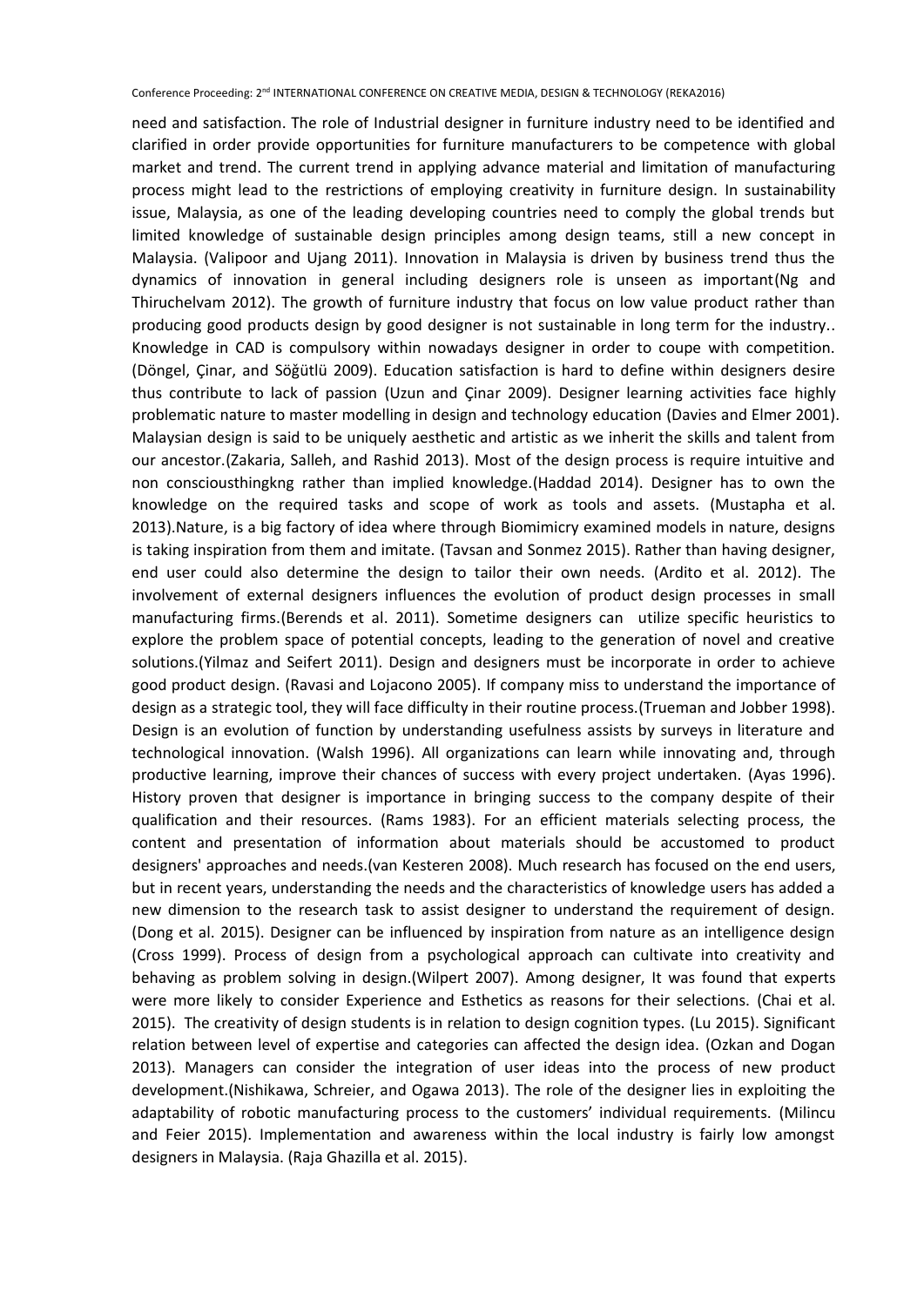In Malaysia Perspective, Haddad define design as a problem solving method that combine nature of hypotheis and experience (Haddad 2014). The importance role of a designer will be importants to be cultivated since they starts their design study at university. The students' perception of evaluation process and techniques in design studio implemented in the architecture studio to find an idealistic system of evaluation and change the current system based on student perceptions (Utaberta, Hassanpour, and Arsyad 2012) Innovation can be gained through a package of knowledge, skills and attiude by applying research together with learning process. (Sze-yeng, Maznah, and Hussain 2012) Designers were also believe to acquire a powerful skill in design through "hidden curriculum" during their studies and that includes a good institution built environment and landscape as well as culture and his own experience. (Abdullah et al. 2011).Arif state that complex and dynamic design ideas can be cultivated through the utilisation of digital tools as by using computers. (Arif, Mahmud, and Shah 2012) and Learning process can be more attractive by using interactive multimedia when learning process occurred. (Maaruf and Siraj 2013). Fuzzy logic control enables designers to control complex systems more effectively than traditional methods (Rahman et al. 2013) however Ibrahim state although digital tools is beneficial in design articulation, designers creativity can be slightly limit the intuitive ideation of a designer (Ibrahim and Pour 2010). And also referring to Cheong said innovative product forms of design can be gain through a design rule known as "evolutionary grammmars". (Cheong, Herawan, and Noraziah 2012)

Hashim state that natural environments, surroundings is an important factors in stimulating the idea and creativity to design during study and at workplace. (Hashim and Denan 2015) In the workplace to expedite their role, critical tools for a Designers to fulfil their role in any task is by having the knowledge and well aware of the scope of works. (Mustapha et al. 2013) Thus its becoming a crucial task for a designer to consider important factors that can affect the quality of design which is the design process itself and followed by constructability, accuracy of drawings, variation and knowledge transfer. (Hamzah et al. 2011) and also implementing the design parameter to design the virtual environment (Taha, Soewardi, and Zawiah 2014) and realize that consumers lifestyle and his exposure to the environments can influence the attributes and dimension of products design. (Awang et al. 2012). For Malaysian designers they have to fully aware that Malaysian design was inherit by tradition is regard as a global factors as they have unique identity to the world. (Shuaib and Enoch 2014) and for designer in furniture manufacturing companies, Malaysia Wooden Furniture Industries Innovation Development require involvement by those business driven player including the designer. (Ng and Thiruchelvam 2012)

This research is aimed to bridging identified areas (factors and challenges) towards designer role in the industry.

#### **PROBLEM STATEMENTS**

- 1. Industrial Designer in Furniture Manufacturing Industries is appointed for multitasking job handling despite of their specific design tasks.
- 2. Industrial Designer role is define by their knowledge in design, manual sketching and digital sketching.
- 3. Furniture Manufacturing Industries in Malaysia is relying more on Original Equipment Manufacturer OEM furniture compare to Original Equipment Manufacturer ODM furniture that need contribution of Industrial designer role in specific.

#### **METHODOLOGY**

This study start from feasibility studies to identify the Problems and Issue in Malaysia Furniture Manufacturing Industries. As the role of the Industrial designers is identify as the major problems, a literature review of the existing designers role in design is provided.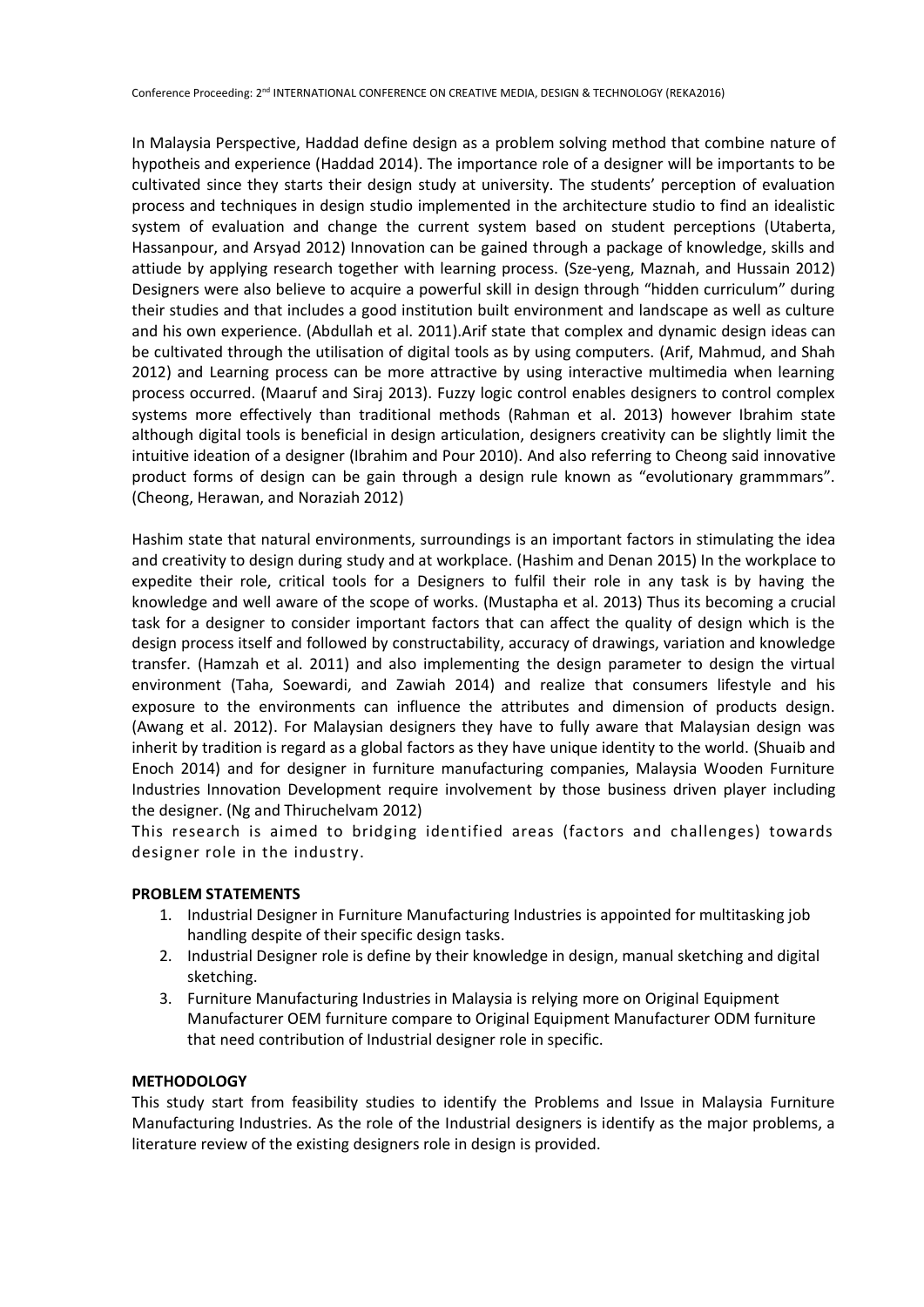Phase 1

-Feasibility Study done through Pilot Study and Interviews -Literature Review on Designers Issue in Malaysia -Determine classification of respondent

## Phase 2

-Identify scenarios, Issue and problems in Malaysia Furniture Manufacturing in term of designers role.

-Interview for Primary Data is require to obtain:

- i. Introduction to obtain early info and to trigger sincerity of respondent.
- ii. Recognizing the job title specific to designers post in the company.
- iii. Rectify the existing departments of the required designers supposed .
- iv. Acquiring background of the designers or the employer himself.
- v. Identifying immediate supervisor or person in charge.
- vi. Recognize whether the designers were assisted by any subordinate which is under the same class as of the designer or its servicing department.
- vii. Checking for the company policies upon designers role and the importance of the job scope.
- viii. The status of the designers position either as a specific design related position or indirectly involved in design.
- ix. Gain as much info on the designers role, purposes and their job summary and why at the first place that they believe the position exist and being valuable to the company.
- x. Checking for the job scope or any written manual or Standard Operation Procedure.
- xi. Revising whether or not any irregular or out of the job scope tasks perform by the designer.
- xii. Information on the special skill required for the task as a designer.
- xiii. A repetitive objective question of the list of tasks undertook by the designers during his or her serving period.
- xiv. Examining the special tools and apparatus involved including need of knowledge, skills, tools in term of mechanical, computer, knowledge, skills and so on in order to perform the designers role.
- xv. Validate the designers role in term of written concern, certification or professional bodies registration etc.
- xvi. Gain information on the work experience acquired and required and also the involvement of machines and equipment.
- xvii. Conclude with cross checking whether designers type of community and social communication parties including authorities, customers or clients.
- Observation for Secondary Data by asking copies of any publication brochure, Annual Report, Journal, Academic Certification, Working Manuals, Certification from Professional Bodies, Blueprints, Laws, Contract, Policies, Audit Reports, Accounting or any Computer Printouts if available to support the Primary Data.

Phase 3

- Transcript Retrieval from Recorded Interview Audio file By Using Trans Ana or Nvivo
- Data Analysis using Nvivo in order to organize and analyze unstructured data.
- Data will be classify, sort and arrange information examine relationships in the data; and combine analysis with linking and shaping to produce structured guidelines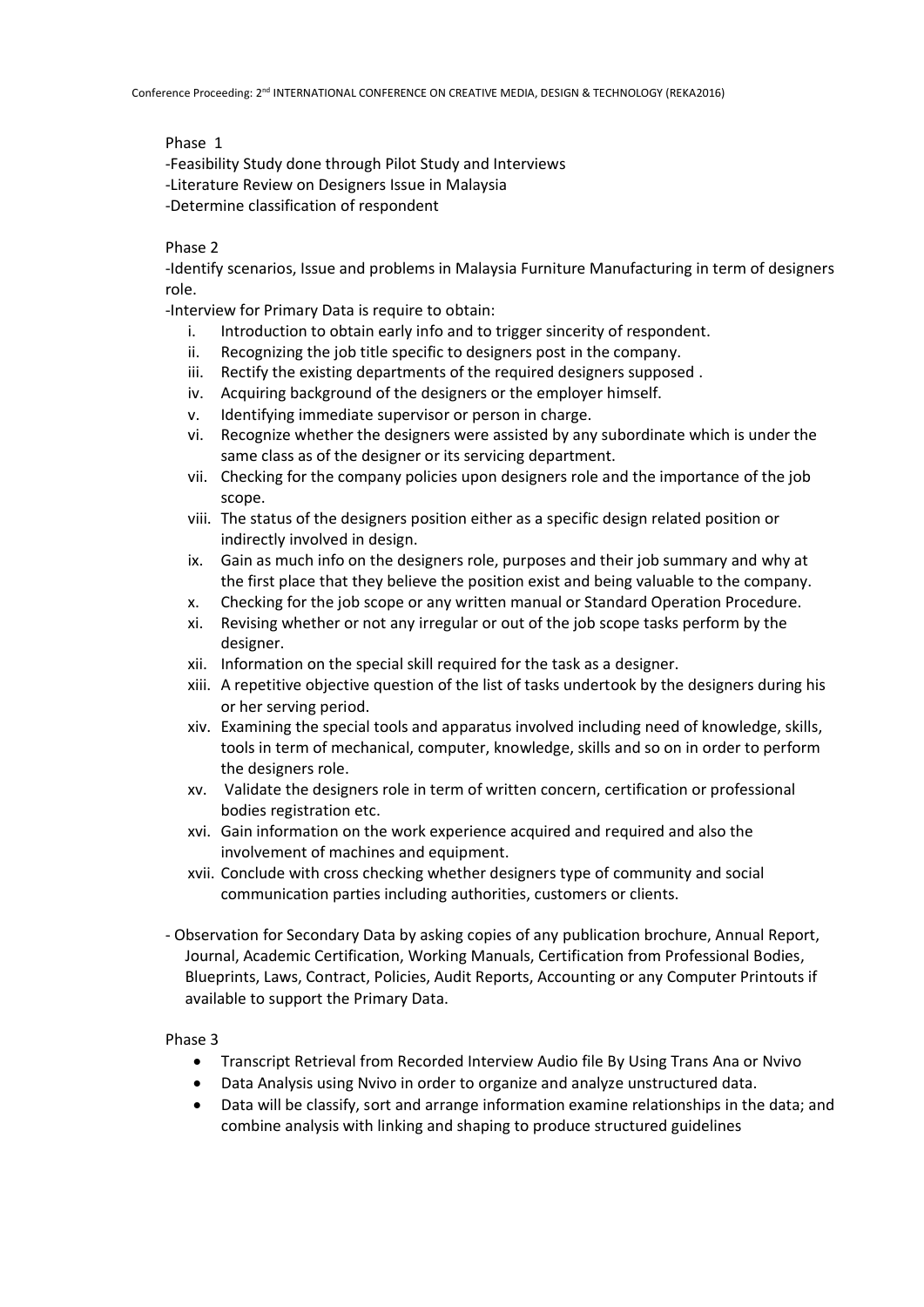Phase 4

- Conclusion will be made in order to finnalise the guidelines
- Produce Guidelines for designer to establish their role and as a guidelines for the employer to recognize the role of the designer especially in Malaysia Furniture
- Manufacturing Industries

### **TENTATIVE FINDINGS (FOR NOW)**

As this work is at its early stage, the findings gained during preliminary data collections work as below:

- 1. Industry/ Furniture Company required Industrial Designer to perform many different tasks which has not been learned or experience by the Industrial Designer during their training session (education experience)
- 2. Different Industry /Furniture Company have different tasks for Industrial Designer. Industrial Designer working at smaller company need different knowledge and skills compare to Industrial designer attached to a big furniture company.
- 3. Industrial Designer individually have different speed of adapting new knowledge and skills which they need to adapt during working hours working with the furniture company. These will 'allow them to experiments 'trial and error' during the adaptation process.
- 4. Many new equipments, machines and Software are in fast changing mode requires different individual trained Industrial Designers. These involved changes in technology and manufacturing that needs specific knowledge and skills by the industrial designer.

#### **CONCLUSION**

As this work is still an ongoing research, we found that there is an opportunity to explore and to understand the needs of the furniture industry in Malaysia involved with Industrial designer role, experience and education they gained during their training. The research will go further to provide space for Industrial designers and Furniture Manufacturing companies to provide data which will help to generate some guidance to understand about current situation in the industry and these will assist to provide input which will be beneficial to the local furniture industry as well as design education in Malaysia.

#### **REFERENCES**

- Abdullah, N A G et al. 2011. "Architecture Design Studio Culture and Learning Spaces : A Holistic Approach to the Design and Planning of Learning Facilities." *Procedia - Social and Behavioral Sciences* 15: 27–32. http://dx.doi.org/10.1016/j.sbspro.2011.03.044.
- Ardito, Carmelo et al. 2012. "End Users as Co-Designers of Their Own Tools and Products." *Journal of Visual Languages and Computing* 23(2): 78–90. http://dx.doi.org/10.1016/j.jvlc.2011.11.005.
- Arif, Mohd, Rosnaini Mahmud, and Isham Shah. 2012. "Digital Studio vs . Conventional in Teaching Architectural Design Process." 64: 18–25. http://dx.doi.org/10.1016/j.sbspro.2012.11.003.
- Awang, Mohammad, Seyed Hassan, Khalifeh Soltani, and Hamid Sadra. 2012. "Design Preferences and Consumer ' S Selection Principles." 35(December 2011): 539–45. http://dx.doi.org/10.1016/j.sbspro.2012.02.120.

Ayas, Karen. 1996. "Design for Learning and Innovation." *Long Range Planning* 29(6): 898–901.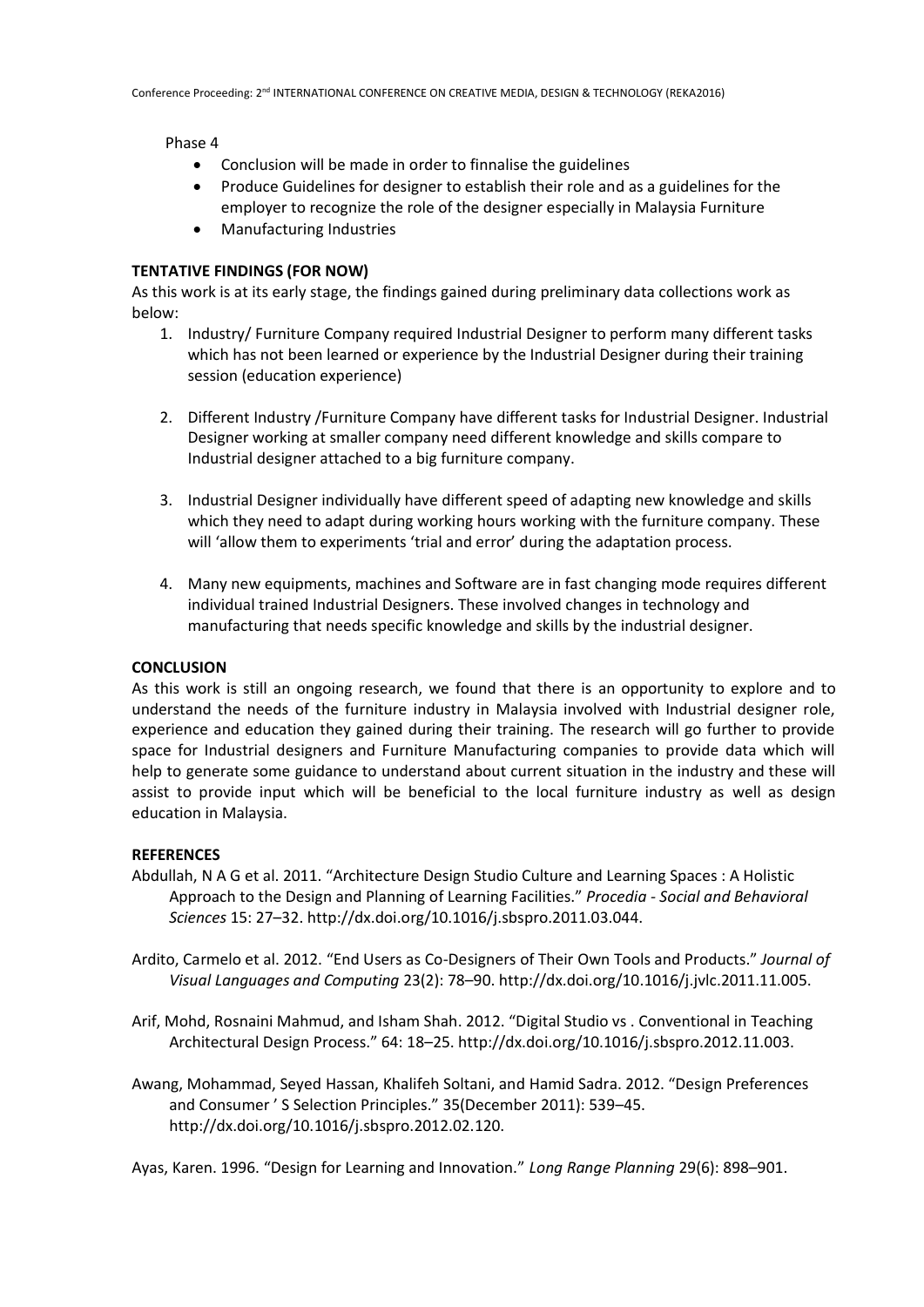- Berends, Hans, Isabelle Reymen, Rutger G L Stultiëns, and Murk Peutz. 2011. "External Designers in Product Design Processes of Small Manufacturing Firms." *Design Studies* 32(1): 86–108.
- Chai, Chunlei et al. 2015. "Behavioral Analysis of Analogical Reasoning in Design: Differences among Designers with Different Expertise Levels." *Design Studies* 36(C): 3–30. http://linkinghub.elsevier.com/retrieve/pii/S0142694X14000519.
- Cheong, Ho, Tutut Herawan, and A Noraziah. 2012. "Evolutionary Grammars Based Design Framework for Product Innovation." 1(1997): 132–36. http://dx.doi.org/10.1016/j.protcy.2012.02.026.
- Cross, Nigel. 1999. "Natural Intelligence in Design." *Design Studies* 20(1): 25–39.
- Davies, Trevor, and Roger Elmer. 2001. "Learning in Design and Technology: The Impact of Social and Cultural Influences on Modelling." *International Journal of Technology and Design Education* 11(2): 163–80.
- Dong, Hua, Chris McGinley, Farnaz Nickpour, and Abdusselam Selami Cifter. 2015. "Designing for Designers: Insights into the Knowledge Users of Inclusive Design." *Applied Ergonomics* 46(PB): 284–91. http://dx.doi.org/10.1016/j.apergo.2013.03.003.
- Döngel, Nihat, Hamza Çinar, and Cevdet Söǧütlü. 2009. "Design Education: A Case Study of Furniture and Decoration Education." *Procedia - Social and Behavioral Sciences* 1(1): 2348–53.
- Haddad, Robert. 2014. "Research and Methodology for Interior Designers." *Procedia - Social and Behavioral Sciences* 122: 283–91. http://www.sciencedirect.com/science/article/pii/S1877042814013603.
- Hamzah, N et al. 2011. "Procedia Engineering The Importance of Design Process in Housing Quality." *Procedia Engineering* 20: 483–89. http://dx.doi.org/10.1016/j.proeng.2011.11.191.
- Hashim, Haikal Hazman, and Zuraini Denan. 2015. "Importance of Preserving the Natural Environment in the Design Schools in Malaysia." *Procedia - Social and Behavioral Sciences* 170: 177–86. http://dx.doi.org/10.1016/j.sbspro.2015.01.027.
- Ibrahim, Rahinah, and Farzad Pour. 2010. "Automation in Construction Comparison of CAD and Manual Sketching Tools for Teaching Architectural Design." *Automation in Construction* 19(8): 978–87. http://dx.doi.org/10.1016/j.autcon.2010.09.003.
- van Kesteren, I. E H. 2008. "Product Designers' Information Needs in Materials Selection." *Materials and Design* 29(1): 133–45.
- Lu, Chia Chen. 2015. "The Relationship between Student Design Cognition Types and Creative Design Outcomes." *Design Studies* 36(C): 59–76. http://linkinghub.elsevier.com/retrieve/pii/S0142694X14000623.
- Maaruf, Siti Zuraida, and Saedah Siraj. 2013. "The State of Technology and the Arts Interactive Multimedia in Enhancing Culturally Responsive Pedagogy." *Procedia - Social and Behavioral Sciences* 103(2009): 1171–80. http://dx.doi.org/10.1016/j.sbspro.2013.10.444.

Mega Science Agenda: Malaysia 2050 Consulative Workshop Furniture Industry Sector,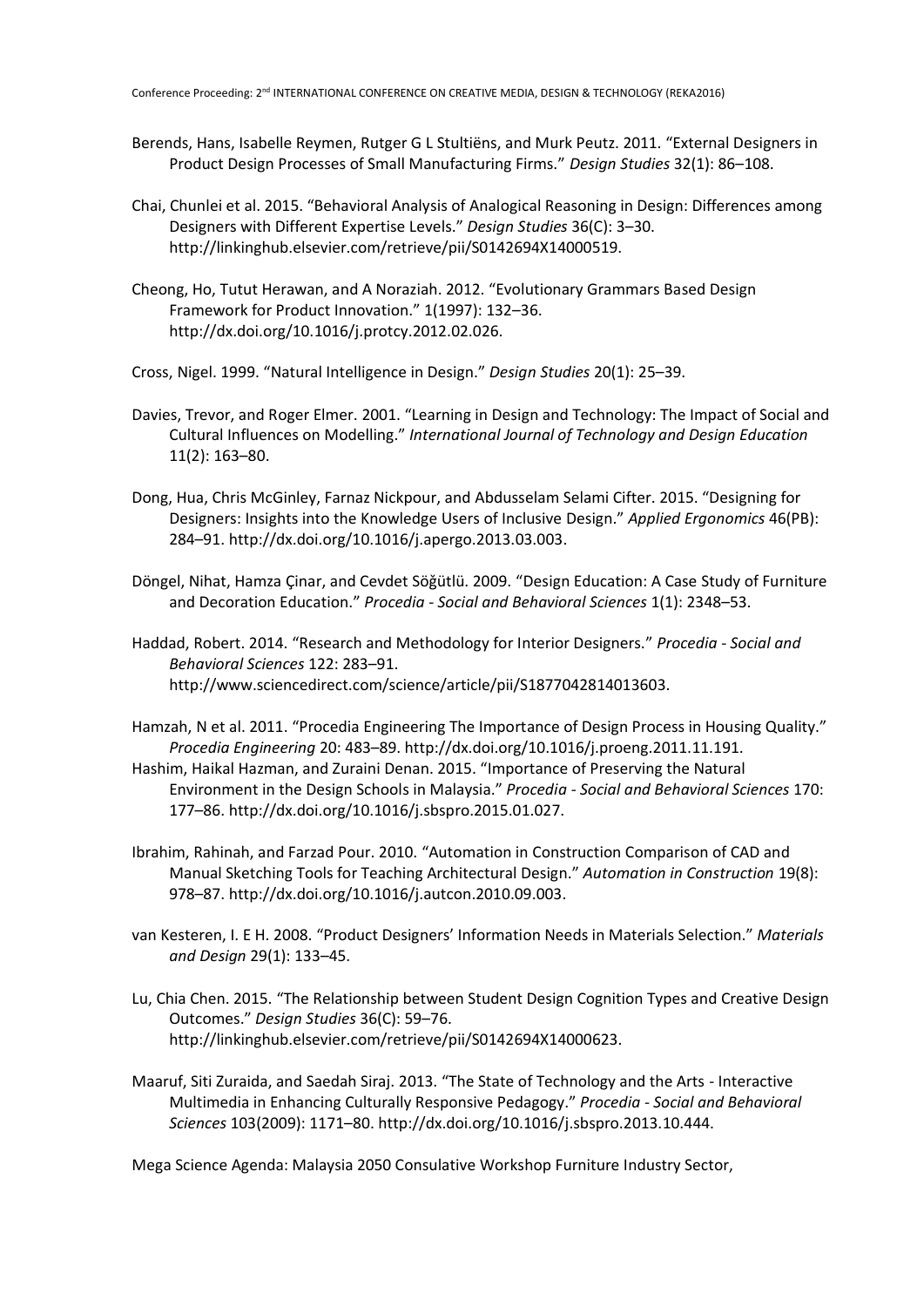Conference Proceeding: 2<sup>nd</sup> INTERNATIONAL CONFERENCE ON CREATIVE MEDIA, DESIGN & TECHNOLOGY (REKA2016)

AkademiSains Malaysia, Jun 2015

- Milincu, Camil Octavian, and Irina Feier. 2015. "Improving Industrial Design through Hands-on Experimentation." *Procedia - Social and Behavioral Sciences* 197(February): 1796–1802. http://linkinghub.elsevier.com/retrieve/pii/S1877042815042391.
- Mustapha, Arniatul Aiza, Mohammad Fadhil Mohammad, Nur Maizura Ahmad Noorhani, and Zainullah Zainal Abidin. 2013. "Establishment the Scope of Work for Interior Designers." *Procedia - Social and Behavioral Sciences* 105: 875–84. http://www.sciencedirect.com/science/article/pii/S1877042813044649.
- Ng, Boon Kwee, and K. Thiruchelvam. 2012. "The Dynamics of Innovation in Malaysia's Wooden Furniture Industry: Innovation Actors and Linkages." *Forest Policy and Economics* 14(1): 107–18. http://dx.doi.org/10.1016/j.forpol.2011.08.011.
- Nishikawa, Hidehiko, Martin Schreier, and Susumu Ogawa. 2013. "User-Generated versus Designer-Generated Products: A Performance Assessment at Muji." *International Journal of Research in Marketing* 30(2): 160–67. http://dx.doi.org/10.1016/j.ijresmar.2012.09.002.
- Ozkan, Ozgu, and Fehmi Dogan. 2013. "Cognitive Strategies of Analogical Reasoning in Design: Differences between Expert and Novice Designers." *Design Studies* 34(2): 161–92. http://dx.doi.org/10.1016/j.destud.2012.11.006.
- Rahman, N. A. et al. 2013. "Integrating Computer Applications into Undergraduate Courses: Process Control and Utility Design." *Education for Chemical Engineers* 8(2): e45–57. http://dx.doi.org/10.1016/j.ece.2013.02.003.
- Raja Ghazilla, Raja Ariffin et al. 2015. "Design for Environment and Design for Disassembly Practices in Malaysia: A Practitioner's Perspectives." *Journal of Cleaner Production* 108: 331–42. http://linkinghub.elsevier.com/retrieve/pii/S0959652615007593.
- Rams, Dietar. 1983. "The Designers Contribution to Company Success." *Materials & Design* 4(3): 771– 75.
- Ratnasingam, J, and F Ioras. 2003. "The Sustainability of the Asian Wooden Furniture Industry." 61: 233–37.
- Ratnasingam, J., and F. Ioras. 2005. "The Asian Furniture Industry: The Reality behind the Statistics." *Holz als Roh - und Werkstoff* 63(1): 64–67.
- Ravasi, Davide, and Gabriella Lojacono. 2005. "Managing Design and Designers for Strategic Renewal." *Long Range Planning* 38(1): 51–77.
- Shuaib, Ab Aziz, and Folasayo Enoch. 2014. "Integrating the Malay Traditional Design Elements into Contemporary Design : An Approach towards Sustainable Innovation." *Procedia - Social and Behavioral Sciences* 129: 59–67. http://dx.doi.org/10.1016/j.sbspro.2014.03.648.
- Sze-yeng, Foo, Raja Maznah, and Raja Hussain. 2012. "Graduate Entrepreneur Training by Design ( GET by Design ): An Innovative and Self-Directed Approach to Instructional Design and Development." 46: 3541–45. http://dx.doi.org/10.1016/j.sbspro.2012.06.101.